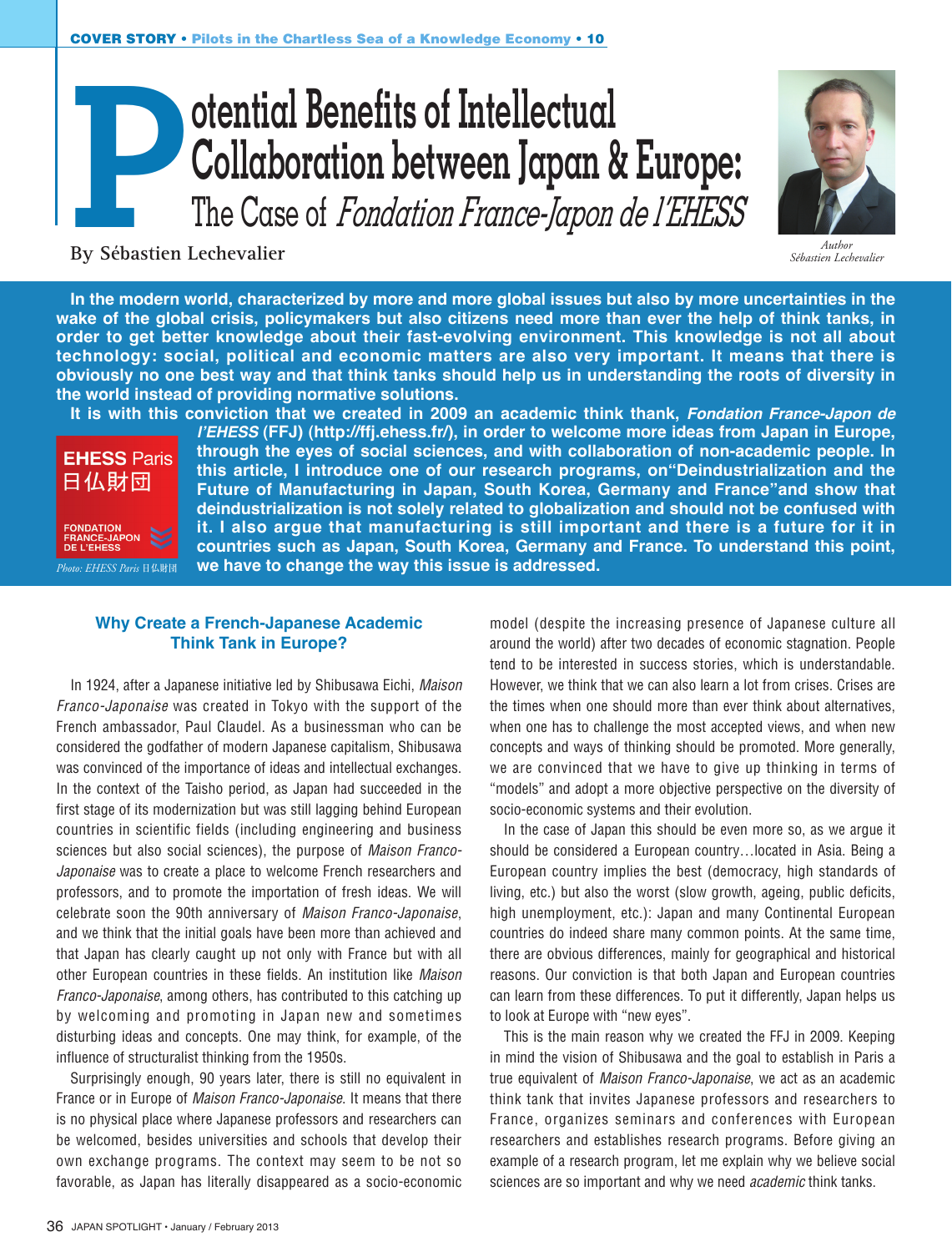Our conviction is based on the following paradox. We have nowadays more access than ever to various quantities of information that potentially increases our openness to the world. However, at the same time, in this continuous flow of information, it is more and more difficult to understand the surrounding world. Media alone cannot help. In this context, we need the help of social sciences. By social sciences, we here understand not only economics, political science or international relations but also history, sociology, anthropology, psychology, law, and linguistics. Only social sciences can help us adopt an interdisciplinary approach, which is necessary in order to grasp complex issues, as emphasized by Naoyuki Haraoka in his article in this issue. Only social sciences can provide a coherent framework to understand the causalities, to put in perspective, to compare, to generalize beyond particular cases, to adopt a critical viewpoint on what is often only one side of a multifaceted reality (*Faire des sciences sociales. Critiquer, comparer, généraliser*, Editions de l'EHESS, Paris, 2012).

The next problem is that, even for social sciences, national determinants are important: despite an apparently increasingly globalized context, social scientists cannot escape from visions and concepts that are influenced by their national or regional context. Therefore, it is important to have views from the outside, which allow us to go beyond narrow thinking and preconceived notions. From a European viewpoint, it is important to look at Africa, America and Asia.

Let me be more specific in developing the example of our leading research program on deindustrialization and the future of industry and in showing the type of new knowledge that can be expected from our activities.

### **Research Program on Deindustrialization in Japan, South Korea, Germany & France**

Deindustrialization, which is defined as the decrease in the share of manufacturing industries in total employment and/or output, is certainly one of the topics in which the gap between public opinion/ perception and academic research is the largest. As for public opinion, deindustrialization is mainly perceived as the result of offshore outsourcing (or offshoring) by domestic companies: this is, for example, the case when a company is closing its domestic operations and opening a new plant abroad, in particular in countries where labor costs are lower. However, academic research on the impact of outward Foreign Direct Investment (FDI) on domestic employment rather shows that it is positive, especially when it is directed to countries with the same levels of development ("It Matters Where You Go: Outward Foreign Direct Investment and Multinational Employment Growth at Home", Peter Debare et al. in *Journal of Development Economics*, Vol. 91, 2010). One has in fact to distinguish two effects. One is a technology effect, which has a negative impact on the labor intensity of a given industry. The other one is a scale effect, which implies a positive impact on the level of output: after having relocated their activities, firms benefit from increasing efficiency through a better division of labor. Most academic studies show that the second effect is greater than the first.

How to reconcile these two perceptions? Are experts right, against public opinion? Things are more complicated and it may be difficult to explain to workers who have lost their jobs after a plant has closed that it will be beneficial to them in the long run. On one side, we have to answer to populism that links globalization and deindustrialization and calls for more protectionism: the experience of Europe in the 1930s tells us enough about how it may end. On the other side, we have to reply to public concerns and provide an objective and critical account of deindustrialization.

From this viewpoint, the most recent research on the impact of outward FDI on employment is particularly relevant, such as the article "Offshoring, Labour Market Institutions and the Elasticity of Labour Demand" by Alexander Hijzen and Paul Swain in the *European Economic Review* (Vol. 54, 2010). Such research shows that, although the effect of the volume of domestic employment is rather positive, there are also negative side-effects on various indicators of job quality that should considered in public policies. For example, various contributions show that FDIs modify the skill structure of domestic labor demand and increase inequalities. Other contributions show they increase the job insecurity of domestic workers. Finally, recent research has found that outward FDIs have contributed to the increase in non-regular workers and to their wage gap with regular workers.

Moreover, contrary to what is often thought in Europe, where industrialization is often considered as a European problem, with the exception of Germany, this trend concerns in fact most of the OECD countries, though to diverse degrees. What we observe is a change in the international division of labor: while most OECD countries experienced during the last decade a decrease in the share of their manufacturing employment *(Chart 1)*, the volume of manufacturing employment has been booming in China since the early 2000s *(Chart 2)*. Japan and South Korea are no exception regarding this trend. South Korea, impressively, has caught up with Japan in a few years in regard to this trend of deindustrialization *(Chart 3)*, while labor conditions have deteriorated even faster, especially if one considers the evolution of the share of non-regular workers. At the same time, their experience is different from that of France or Germany, which makes the comparison interesting. The sectoral specialization, the industrial dynamics, but also the degree of dependency on international trade indeed differ greatly among these four countries and have to be examined carefully.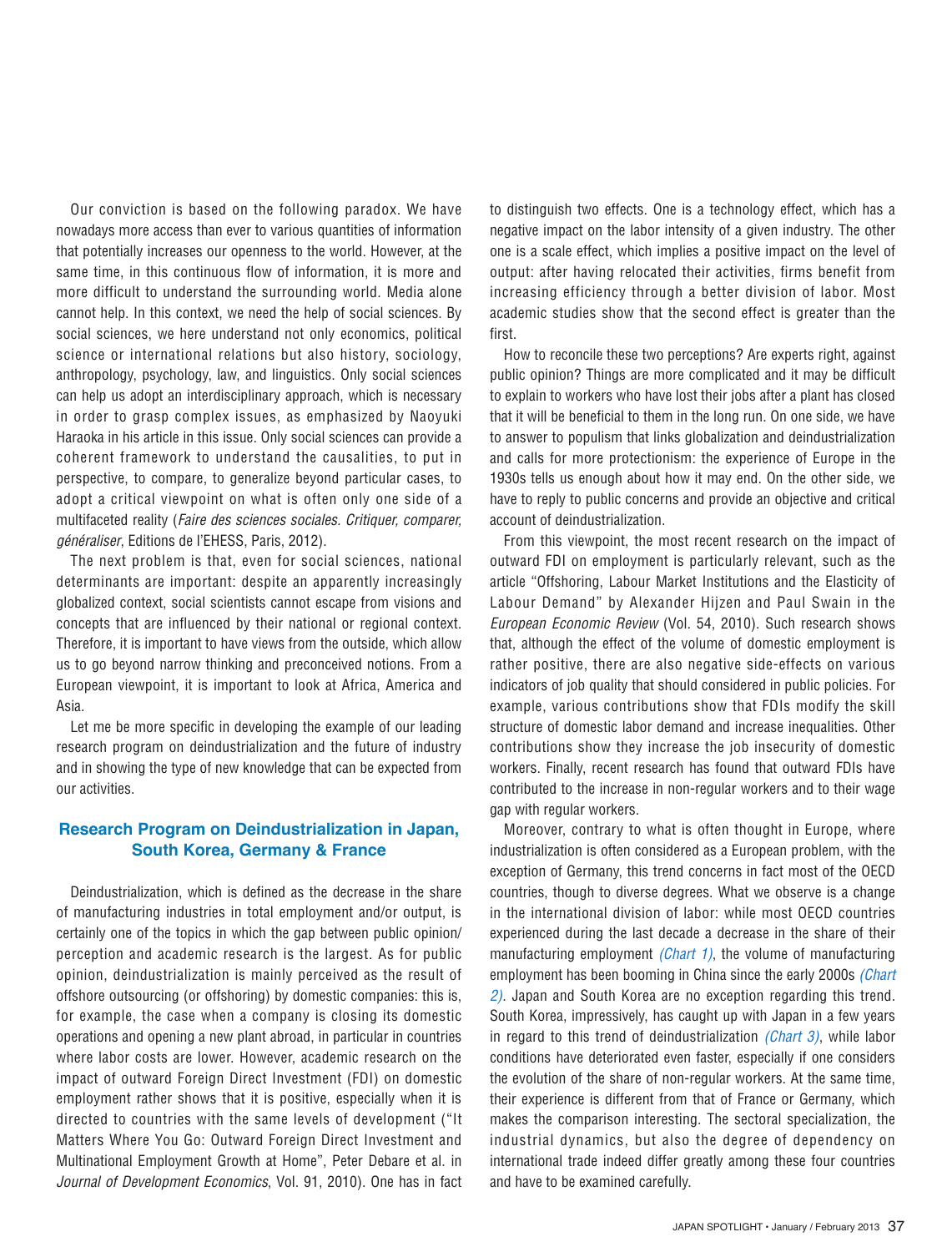#### COVER STORY 10

#### **CHART 1** Percentage change in manufacturing employment in OECD countries, 2000-2008



*Source: Author's calculation based on STAN database (OECD)*

#### **CHART 2** Growth of manufacturing employment in China **(in millions)**



*Source: World Bank*

#### **CHART 3** Evolution of share of manufacturing in total employment in Japan & South Korea, 1970-2007 **(in %)**



*Source: Author's calculation based on STAN database (OECD)*

### **Future of Manufacturing**

The contribution of the academic research on deindustrialisation does not lie only in the analysis of its international dimension. It also shows that some mechanisms at work are "purely" domestic: in fact, the decrease in the share of manufacturing in the total economy can be interpreted as the result of the very success of development. It has been observed that, as a country is becoming richer (i.e. as per capita income is increasing), one observes a decrease in spending by households on manufactured products, and a rise in spending on services (such as health and education) after a certain threshold is reached. This is in fact in continuity with the first step in the development of economies that saw a decrease in the share of total expenditures on agricultural products and a concomitant rise in spending on manufactured goods. This shift occurred at the time of the (first/second) industrial revolution in countries like the United Kingdom, United States, Germany, France, and Japan.

Moreover, the impact of this demand-side mechanism on employment is often reinforced by a second mechanism on the supply side: the fact that productivity growth is higher in manufacturing than in services, as it is in general more affected by progress in the scientific organization of work and by the impact of innovation.

To these two mechanisms – international and domestic – it is important to add a third, which concerns the changes in the organization of work: during the last decades, many manufacturing companies have outsourced some of their activities (e.g. security and cleaning) to other domestic companies. It creates a statistical artefact that has led to an overestimation of the decrease in manufacturing activities. Even more importantly, it should lead us to ask ourselves about the very nature of manufacturing itself. How to define it? The contribution of Takahiro Fujimoto, professor at the University of Tokyo, is here of special interest as he invites us to reassess the definition of manufacturing that focuses on